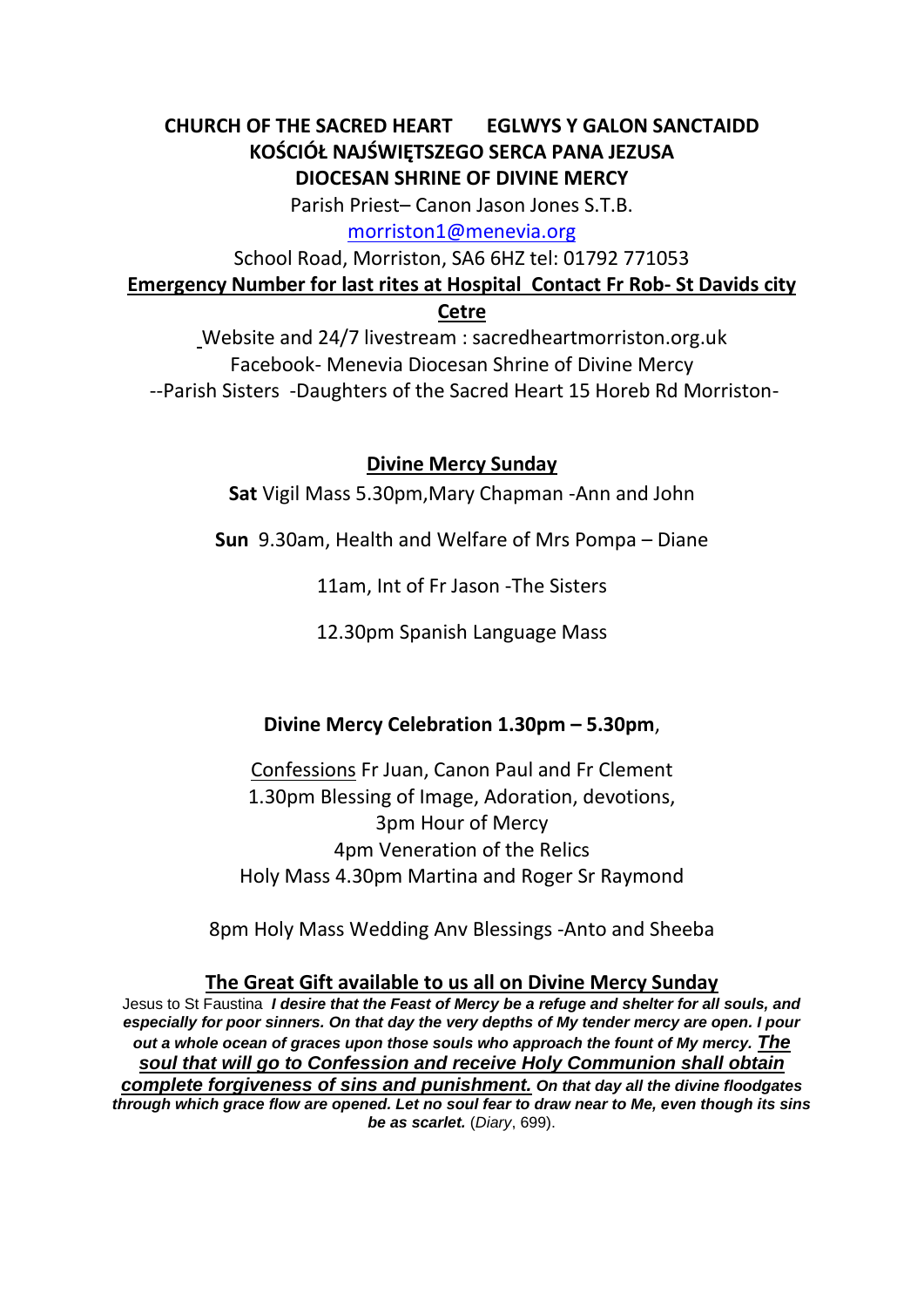#### **Monday**

9.30 am Nov Dead List Novena 1 10.30am Chaplet at Hospital Chapel 2pm Knitting Group

## **Tuesday**

9.15 am Novena to St Anthony 9.30am NDL 2 10am Parish Legion of Mary 3.15pm Junior Legion of Mary -Bishop Vaughan School

#### **Wednesday**

7pm Confessions 7.30pm Holy Mass NDL 3

## **Thursday**

9.30am NDL4 Coffee morning

## **Friday**

3pm Hour of Mercy led by Sr Jaqi 7.30pm NDL 5

## **Saturday**

9.30am 1<sup>st</sup> Communion class 10.15am The Rosary 10.30am Holy Mass with Baptism - Esmeralda Carrierie T Davies 4pm General Childrens Catechism

#### **Sunday 1st May Opening of the Month of Our Blessed Lady**

5.30pm ( Sat Vigil) NDL 6

9.30am ( Rosary 9.15am) Margaret Lovell RIP - Heather With May Crowning

11am Betty RIP – SVP With May Crowning

1pm Richard Wyn Davies -Theresa

8pm NDL 7

#### **May Altar Flowers For Our Lady Week 1 Sheila and Anthony Lewis**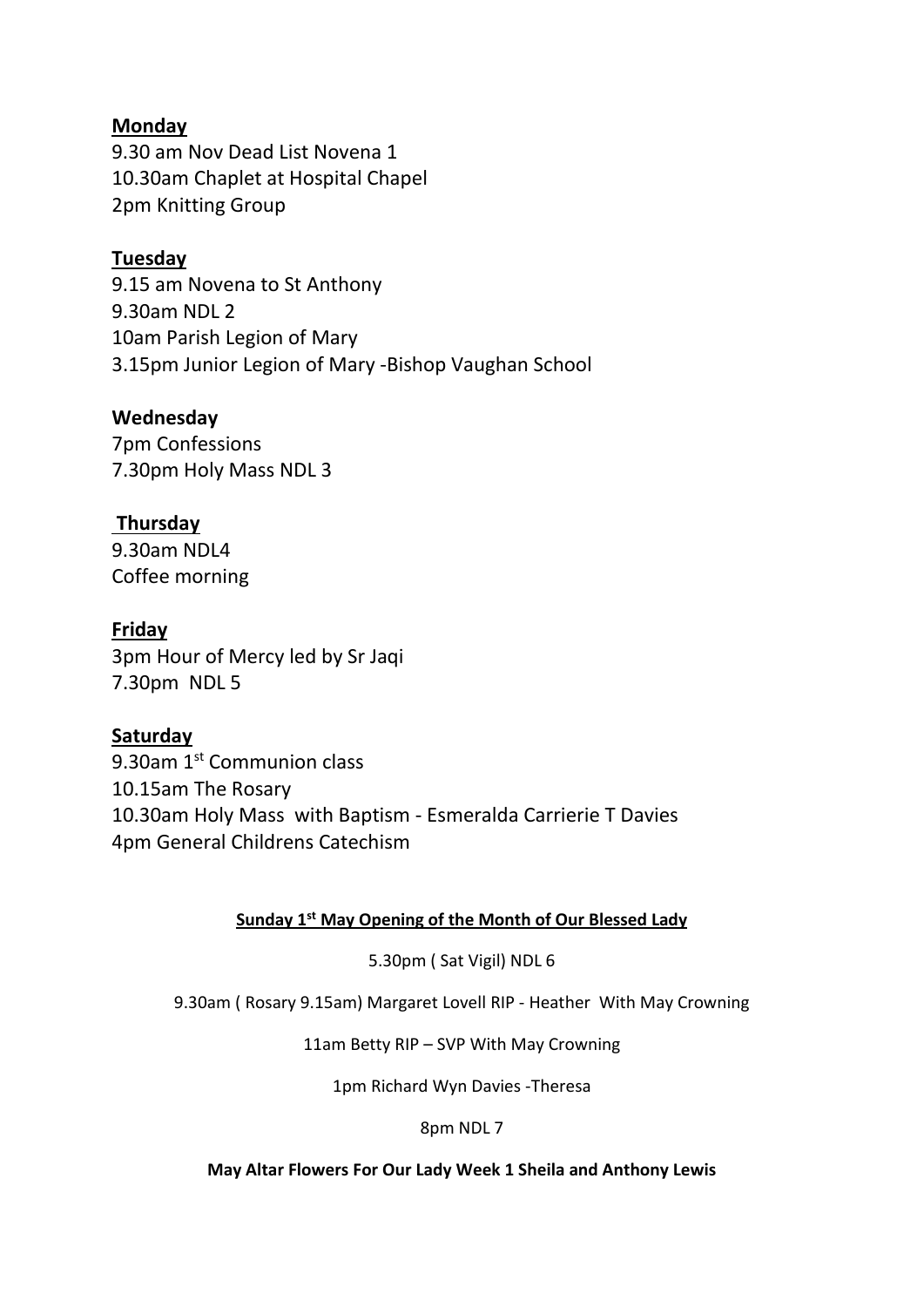**Mass Intentions in Poland** As I was not able to go to Poland last Oct, the Masses which were booked then will be offered this coming week

**Mass Intentions** Please note there are no available dates for Mass requests until June 6th

**The Sacred Triduum** Many thanks to everyone who did their part to make the 2022 Triduum such a beautiful and so well attended three days. We had record number for Holy Thursday and Good Friday and it has been a long time since people were standing in Church due to lack of space.

Thanks to the Altar Boys, Readers, choir, the Sisters, and the Confirmation group for all the hard work and dedication to the Parish

**Monday 25th - 29th** April Fr Jason in Poland, Fr Juan returns to Spain, Fr Rob on supply in Parish.

**Easter Raffle Winners** First prize- Caravan Weekend- Kath O'Callaghan, Second prize- £30 (Donated by C. Barnwell)Various Item prizes: Nathan Fernandez, Anto Jadie, Sheila, Gwyneth, Reaam???,Pat

Holy Thursday Soup £195- For Ukraine Fund Holy Week Lent Alms for Ukraine £1230

# **The BBC**

BBC Cymru, Cymru Fyw, and Wales On- line will be accompanying me to Poland to make a programme about how our parish has been so generous to the Refugee situation by assisting the work of the Sisters at Kracow through financial support and the knitting club for baby clothes. .

# **Belmont Abbey May Procession Wed 11th May**

Advance notice that Mass will be in the morning that day. We are hoping to take a mini bus to Belmont leaving at 5pm for this most beautiful of evenings with Our Lady

Flowers will also be take to lay at the grave of Fr Issacs who is buried in the grounds of the Abbey and who died last year. Fr Issacs was the assistant priest in the parish with Fr Morrissey in the 1980's